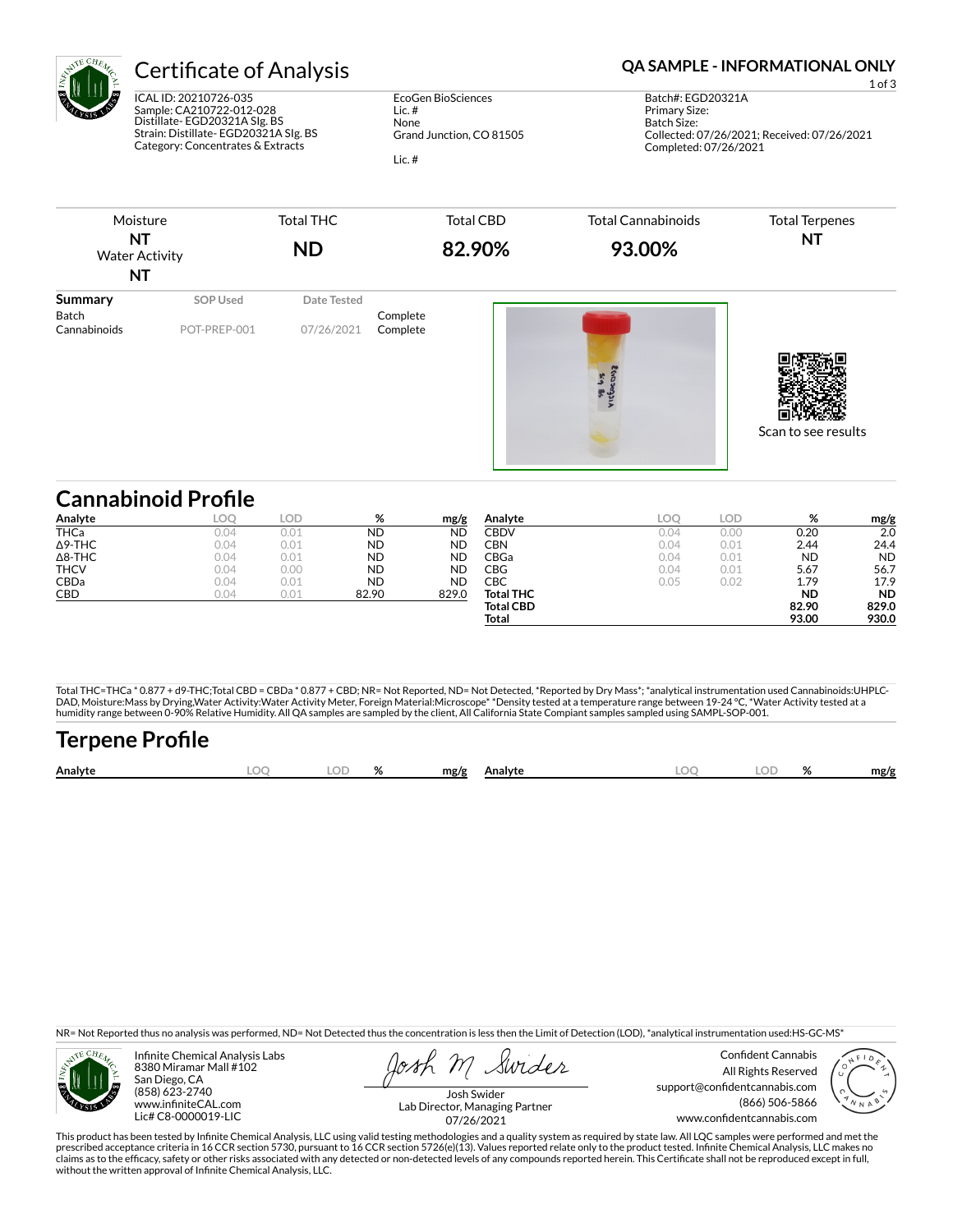

ICAL ID: 20210726-035 Sample: CA210722-012-028 Distillate- EGD20321A SIg. BS Strain: Distillate- EGD20321A SIg. BS Category: Concentrates & Extracts

EcoGen BioSciences Lic. # None Grand Junction, CO 81505 Lic. #

### Certificate of Analysis **Certificate of Analysis QA SAMPLE - INFORMATIONAL ONLY**

2 of 3 Batch#: EGD20321A Primary Size: Batch Size: Collected: 07/26/2021; Received: 07/26/2021 Completed: 07/26/2021

#### **Residual Solvent Analysis**

| Category 1 | LOC | $\cap$<br>LUL' | Limit | Status | Category 2 | LOO | lod | Limit | <b>Status</b> | Category 2 | .00 | LOD | Limit | Status |
|------------|-----|----------------|-------|--------|------------|-----|-----|-------|---------------|------------|-----|-----|-------|--------|
|            |     |                |       |        |            |     |     |       |               |            |     |     |       |        |

NR= Not Reported thus no analysis was performed, ND= Not Detected thus the concentration is less then the Limit of Detection (LOD) ,\*analytical instrumentation used=HS-GC-MS\*

### **Heavy Metal Screening**

| $\widehat{\phantom{m}}$<br>$-$<br>$\sim$ | $\cap$<br>- 10<br>$\sim$ | Limit | status |
|------------------------------------------|--------------------------|-------|--------|
|                                          |                          |       |        |

NR= Not Reported thus no analysis was performed, ND= Not Detected thus the concentration is less then the Limit of Detection (LOD) , \*analytical instrumentation used:ICP-MS\*

### **Microbiological Screening**

| รนเเ | ., |
|------|----|
|      |    |

ND=Not Detected; \*analytical instrumentation used:qPCR\*



Infinite Chemical Analysis Labs 8380 Miramar Mall #102 San Diego, CA (858) 623-2740 www.infiniteCAL.com Lic# C8-0000019-LIC

Josh M Swider

Confident Cannabis All Rights Reserved support@confidentcannabis.com (866) 506-5866 www.confidentcannabis.com



Josh Swider Lab Director, Managing Partner 07/26/2021

This product has been tested by Infinite Chemical Analysis, LLC using valid testing methodologies and a quality system as required by state law. All LQC samples were performed and met the prescribed acceptance criteria in 16 CCR section 5730, pursuant to 16 CCR section 5726(e)(13). Values reported relate only to the product tested. Infinite Chemical Analysis, LLC makes no<br>claims as to the efficacy, safety o without the written approval of Infinite Chemical Analysis, LLC.